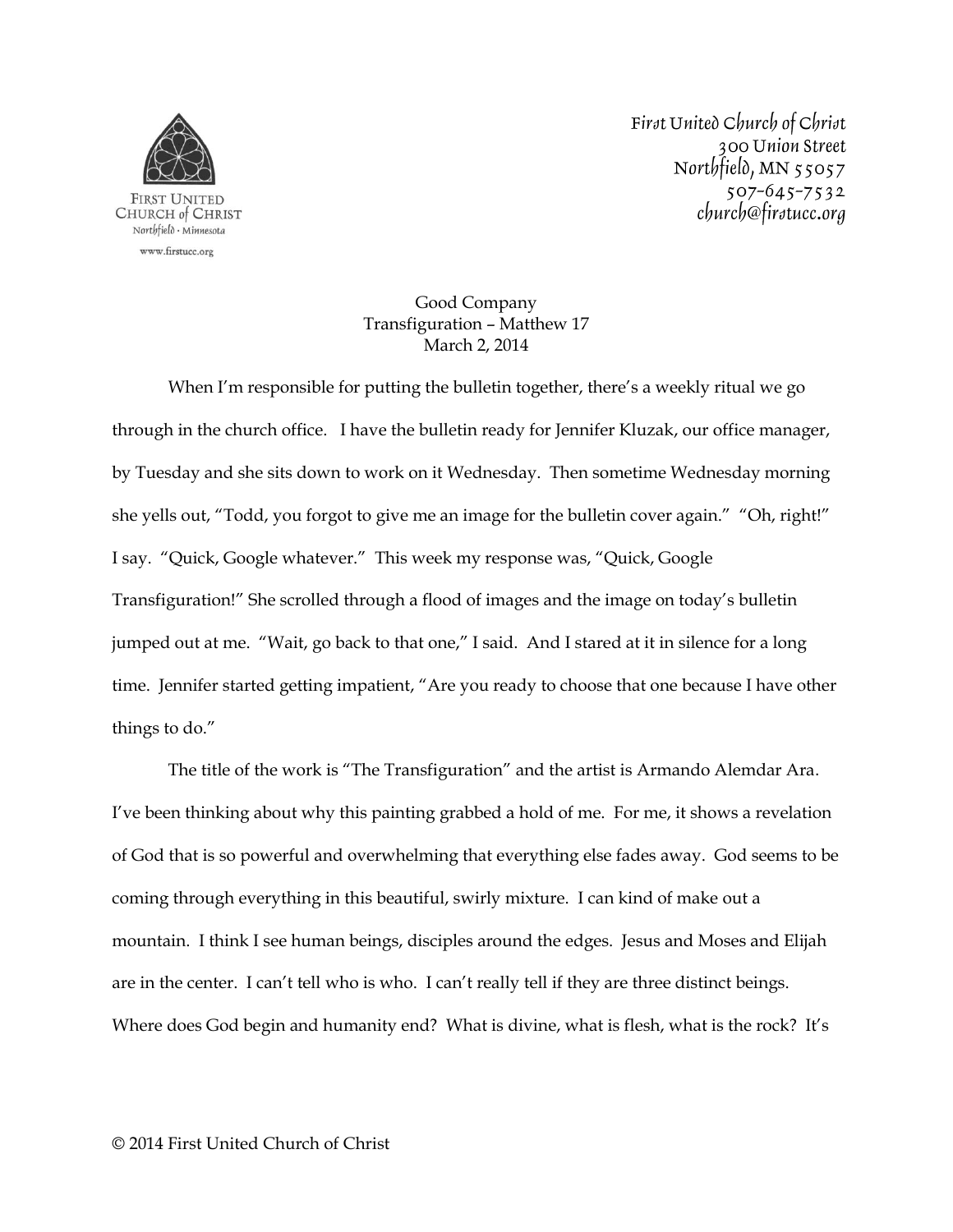all a beautiful flash of divine power and presence. Boundaries fade and everything is absorbed into the reality of God.

I think the artist captures so much of what is true about this story and what is true about transfiguration moments – moments when God is revealed and we are changed because of it. I've always thought about the transfiguration story as the story where Jesus is changed, but this week I've been thinking about how those flashes of revelation change disciples. By revelation I don't mean that God is somehow only revealed in our Bible, or that God is only revealed in Jesus. I believe God is continuously revealed before our very eyes. There are moments in our lives where God is revealed and for a moment the ordinary world fades away and all we see is beauty, and wonder, and miracle, we see divine presence wrapped around everything. I think those flashes of revelation make it hard for life to stay the same.

Part of what the Transfiguration story wants to communicate is that Jesus is in good company. Jesus climbs the mountain and suddenly is chatting it up with Elijah and Moses. Scholar M. Eugene Boring notes that Moses and Elijah were both prophets who were initially rejected by the people but vindicated by God, both were advocates of the covenant and Torah, both worked miracles, and both were considered by first-century Judaism to be transcendent figures who did not die, but were taken directly to heaven. Our gospel writer is making the case that the life of Jesus is not an isolated event, rather the life of Jesus mirrors the life of Moses and Elijah. The life of Jesus is a lot like other times when God was moving and working through prophets in powerful ways in the life of Israel. Up on the mountain, we see God present in Moses, we see God present in Elijah, and we see God present in Jesus. The voice from the clouds says with words what the story has already communicated. Jesus is very important, God is saving through him, listen to him.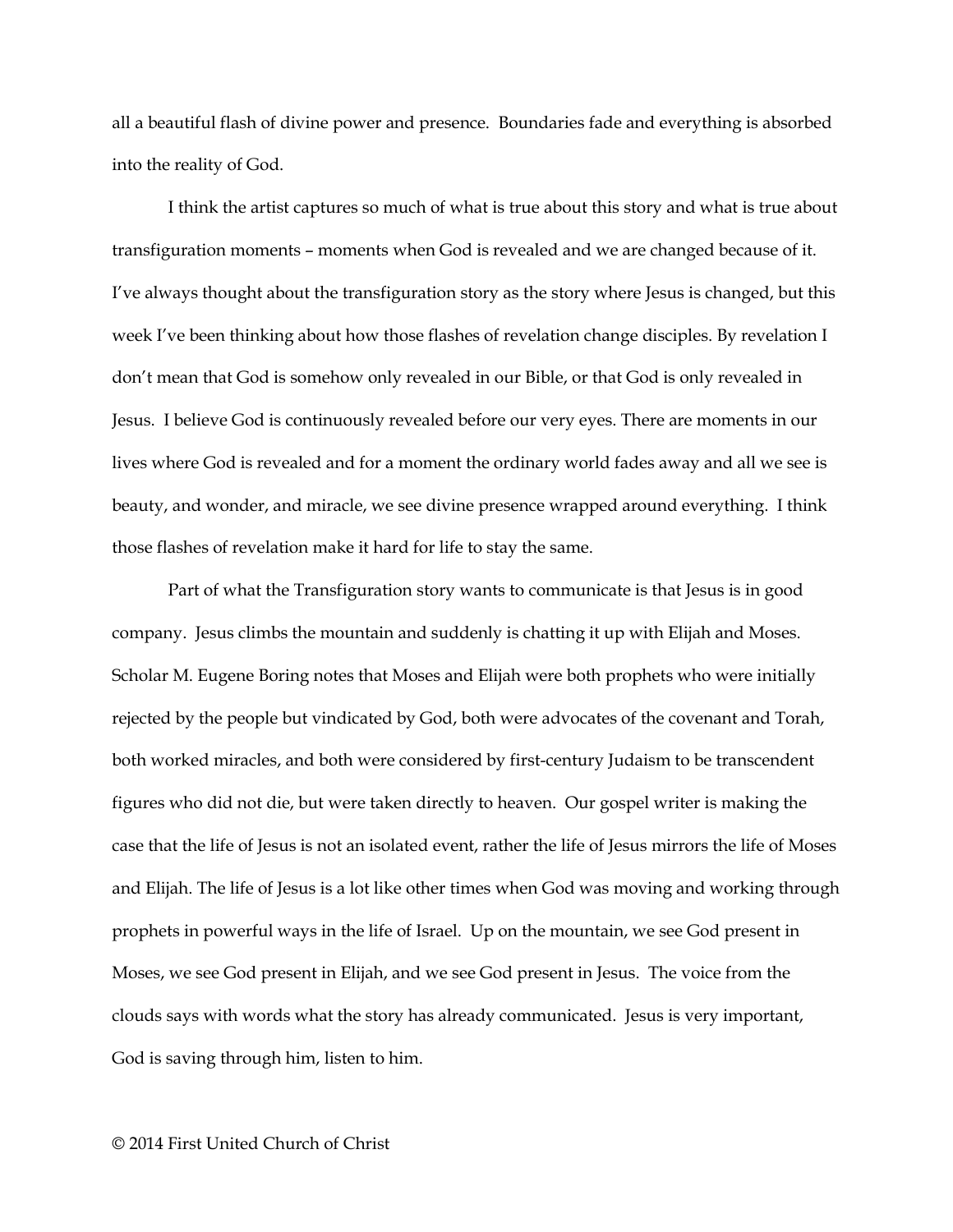But it's not only Jesus who is in good company, we as disciples are in good company too. One of the themes of the Gospel of Matthew is that Jesus is Emmanuel, God with us. This is mentioned in the birth story, "They shall name him Emmanuel, which means God with us." And in the last chapter of the Gospel of Matthew, Jesus says, "Go make disciples of all nations and remember, I am with you always to the end of the age."

Wherever disciples go and whatever disciples do, and whatever happens to disciples, they should remember that Jesus goes with them. So as Peter, James, and John and all disciples go down the mountain, moving toward the cross, and moving toward all that is difficult in the Christian life, they should remember that God goes with them. As the church, since the first century we've affirmed that in a mystical way, Christ is here. Every Sunday I close the benediction with a formula from the Iona community, "In the name of the Creator beyond us, the Christ beside us, and the Spirit within us." This story, this benediction, all affirm that we are in good company wherever we go, for Christ is with us. Remembering that God is with us, we're more likely to have transfiguration moments. And having transfiguration moments we're more likely to remember that God is with us.

My most recent transfiguration moments have been in nature, with those I love the most, and in an experience where I wonder if a prayer is being answered.

Last month, back in meteorological winter, my family went to Florida for a week to visit Sara's Dad and his wife. We went to see the Everglades and manatees and ospreys and alligators. We walked through one swamp that was the most active ecosystem I'd ever seen. There were gators and turtles, schools of fish, all kinds of herons and egrets, wood storks, anhingas, cormorants. Birds were diving into the water and coming to the surface and gulping down fish. We saw this so many times we lost count. And then we learned that the water bird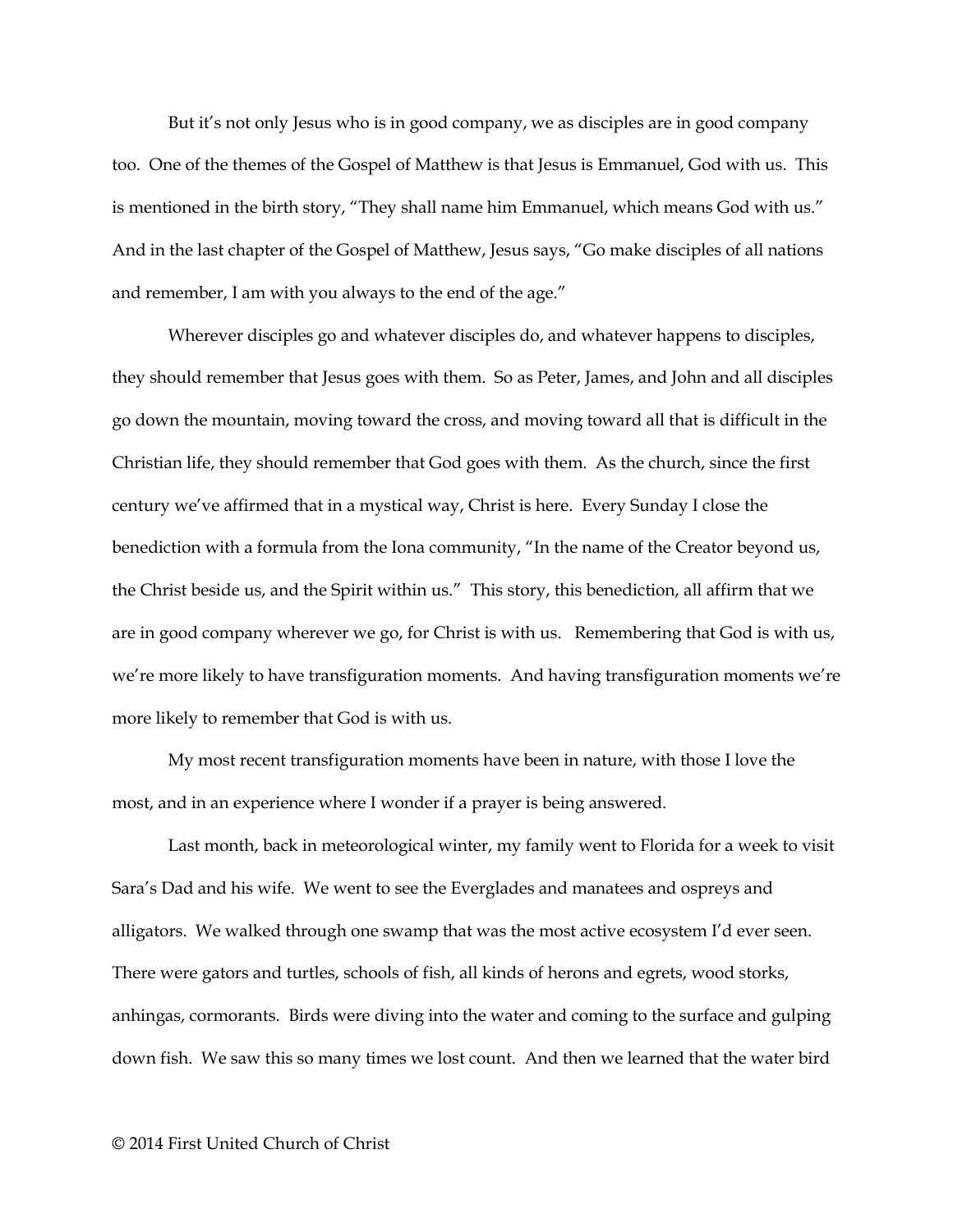population is only 10% of what it was 100 years ago. It's hard to imagine how much life that is. It was a holy experience, a sacred place.

When we got home it snowed, of course. And before long I was decked out in all of my winter wear and I was diving in the snow with children. Chasing after footballs, dodging snowballs, jumping into snowbanks, feeling the same joy I felt as a child playing in the snow. Feeling the same joy I felt playing in the ocean a few weeks ago.

One thing I do on a regular basis is pray for the ministry of our church. I pray that our ministry might truly serve people and serve the world. These prayers come at random times. Something will pop into my head, I take a deep breath, mumble a prayer, and I move on with my day. I generally don't think much about these prayers. I can't think of any moments where I've felt particularly close to God because of these prayers, I just offer them.

I was sitting in a coffee shop not long ago having a conversation with someone, and we started talking about First UCC, and the conversation turned into a fun brainstorming session. I love conversations like this. The conversation settled into talking about one idea for a while, picking it apart, and the person across from the table said to me, "There's a person I know that you should talk to. I think they might be interested in what you're wanting to do." "That would be great," I said, and then the person across from me said, "Oh, they're walking into the coffee shop right now."

We called the person over, I introduced myself. On the outside, I played it very cool, not too excited. But on the inside, I was stunned. Coincidences happen all the time and I think nothing of them. But once in a while it seems like I'm experiencing a deep coincidence and this was one of those moments.

© 2014 First United Church of Christ While I'm chatting with this person, all I was seeing was the Transfiguration painting on the front of the bulletin. The details of the coffee shop melted away, the people became